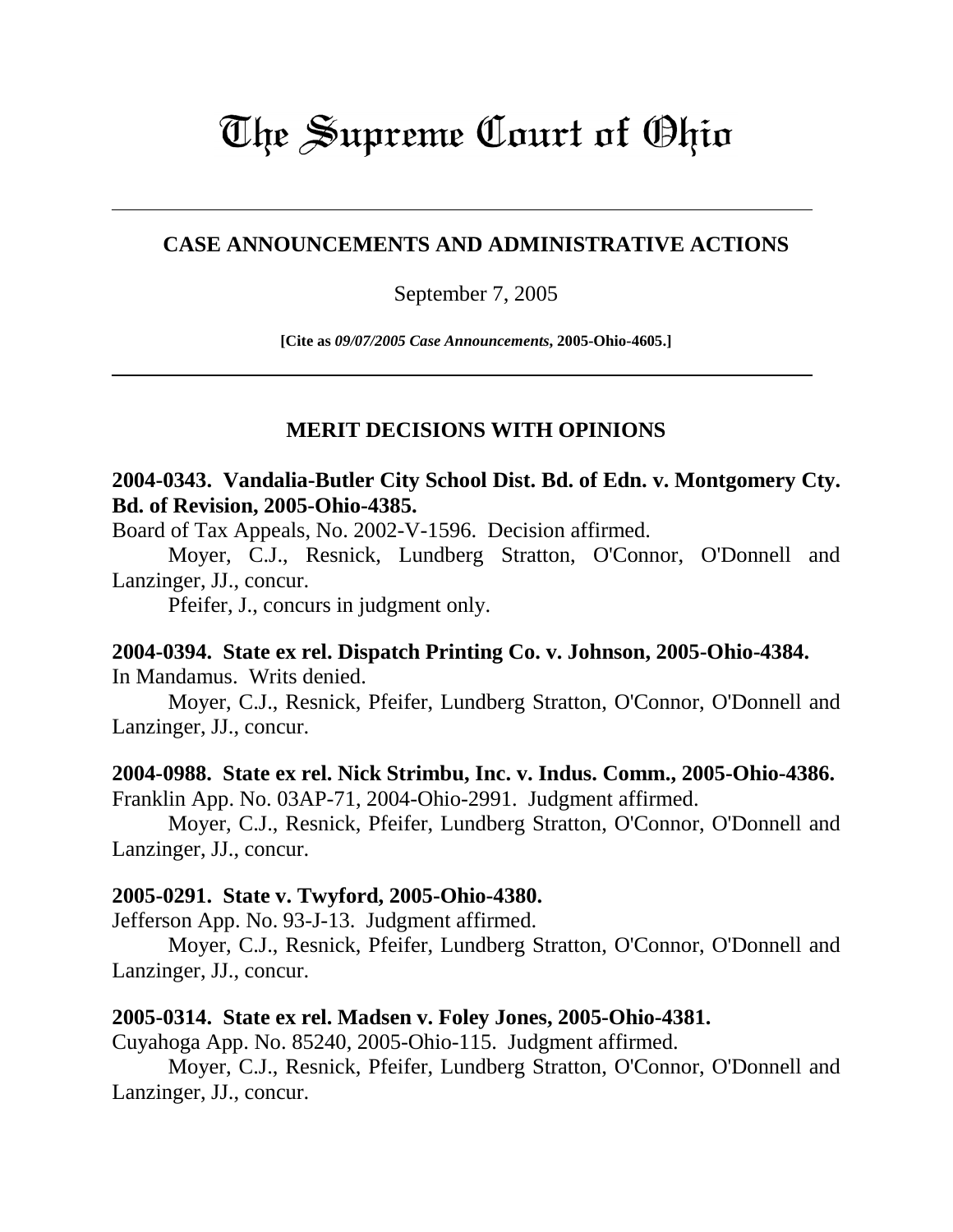#### **2005-0419. State ex rel. Douglas v. Burlew, 2005-Ohio-4382.**

Hamilton App. No. C-040872. Judgment affirmed.

 Moyer, C.J., Resnick, Pfeifer, Lundberg Stratton, O'Connor, O'Donnell and Lanzinger, JJ., concur.

# **2005-0524. State ex rel. Hawk v. Athens Cty., 2005-Ohio-4383.**

Athens App. No. 05CA1. Judgment affirmed.

Moyer, C.J., Resnick, Pfeifer, Lundberg Stratton, O'Connor, O'Donnell and Lanzinger, JJ., concur.

# **MERIT DECISIONS WITHOUT OPINIONS**

# **2005-0817. State ex rel. Ohio Patrolmen's Benevolent Assn. v. Castle.**

In Mandamus. On answer of respondent. On S.Ct.Prac.R. X(5) determination, cause dismissed.

 Moyer, C.J., Resnick, Pfeifer, Lundberg Stratton, O'Connor, O'Donnell and Lanzinger, JJ., concur.

# **2005-0891. State ex rel. Lakeside Manufactured Home Park v. Bd. of Trustees of Coventry Twp.**

In Mandamus. On motion to dismiss. Motion to dismiss granted. Cause dismissed.

 Moyer, C.J., Resnick, Pfeifer, Lundberg Stratton, O'Connor and Lanzinger, JJ., concur.

O'Donnell, J., dissents and would grant an alternative writ.

# **2005-1078. State ex rel. McGee v. Court of Appeals, Eighth Appellate Dist.**

In Mandamus. On motion for summary judgment and answer of respondent. On S.Ct.Prac.R. X(5) determination, cause dismissed.

 Moyer, C.J., Resnick, Pfeifer, Lundberg Stratton, O'Connor, O'Donnell and Lanzinger, JJ., concur.

# **2005-1126. State ex rel. Martin v. Hunt.**

In Mandamus. On answer of respondents. On S.Ct.Prac.R. X(5) determination, cause dismissed.

 Moyer, C.J., Resnick, Pfeifer, Lundberg Stratton, O'Connor, O'Donnell and Lanzinger, JJ., concur.

# **2005-1166. State ex rel. Bohannon v. Hekler.**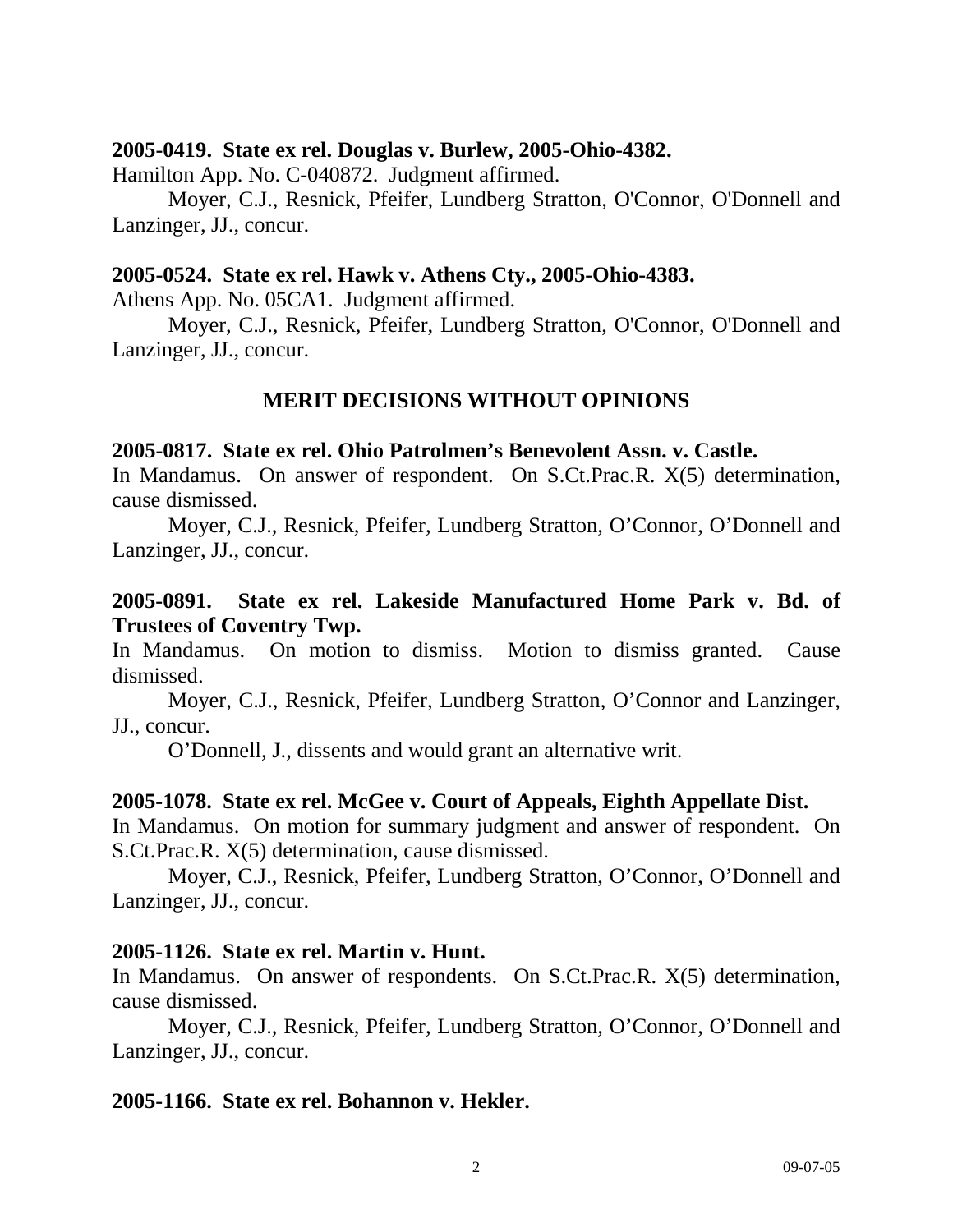In Mandamus. On motion to dismiss. Motion to dismiss granted. Cause dismissed.

 Moyer, C.J., Resnick, Pfeifer, O'Connor, O'Donnell and Lanzinger, JJ., concur.

Lundberg Stratton, J., dissents and would grant an alternative writ.

# **2005-1252. State ex rel. Brown v. Rhodes.**

In Mandamus. On motion to dismiss. Motion to dismiss granted. Cause dismissed.

 Moyer, C.J., Resnick, Pfeifer, Lundberg Stratton, O'Connor, O'Donnell and Lanzinger, JJ., concur.

# **MOTION AND PROCEDURAL RULINGS**

# **2005-0216. State v. Kreischer.**

Perry App. No. 03 CA 20, 2004-Ohio-6854. On motion for stay and remand. Motion denied.

O'Connor, J., dissents.

# **2005-0247. Smith v. Conley.**

Stark App. No. 2004CA00068, 2005-Ohio-1433. On motion to strike appellant's merit brief. Motion denied.

# **2005-0412. State v. Kreischer.**

Perry App. No. 03 CA 20, 2004-Ohio-6854. On motion for stay and remand. Motion denied.

O'Connor, J., dissents.

# **2005-1047. State v. Upshaw.**

Clark App. No. 05CA35. On review of order certifying a conflict. The court determines that a conflict exists. The parties are to brief the issue stated at page 3 of the court of appeals' Decision and Entry filed May 19, 2005:

 "Whether an order that finds a defendant to be incompetent to stand trial and that commits him to a treatment facility, but does not order the administration of anti-psychotic medication, is a final appealable order?"

Resnick, J., dissents.

 The conflict case is *Youngstown v. Ortiz*, 153 Ohio App.3d 271, 2003-Ohio-2238, 793 N.E.2d 498.

# **2005-1208. State v. DiCarlo.**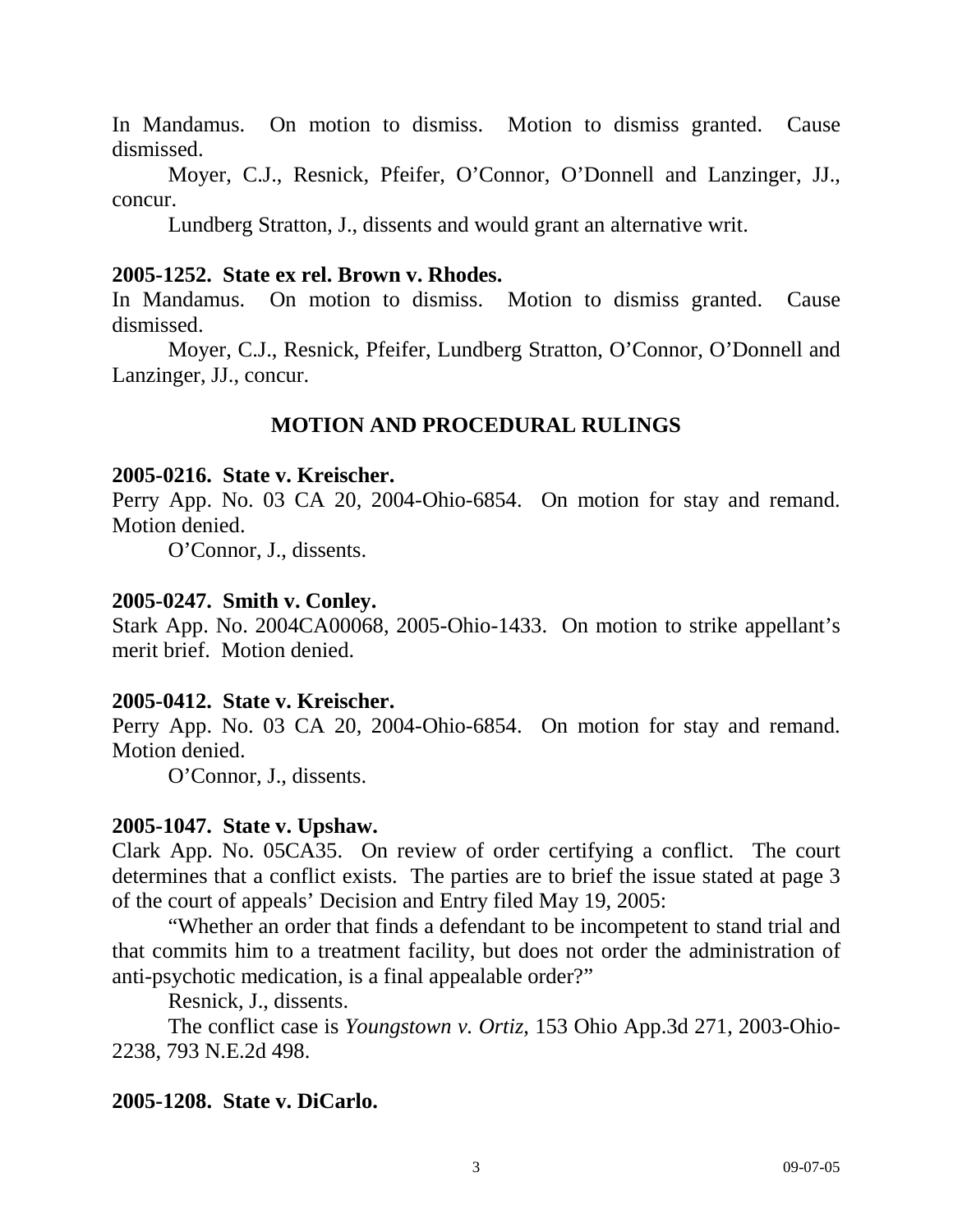Mahoning App. No. 02 CA 228, 2004-Ohio-5118. On motion for leave to file delayed appeal. Motion granted.

Resnick, O'Donnell and Lanzinger, JJ., dissent.

# **2005-1216. State v. Lorraine.**

Trumbull App. No. 2003-T-0159, 2005-Ohio-2529. On amended motion for stay of court of appeals' judgment. Motion denied.

Resnick, J., dissents.

# **2005-1226. State v. Lucas.**

Marion App. No. 9-04-40, 2005-Ohio-1092. On motion for leave to file delayed appeal. Motion denied.

# **2005-1232. State v. Trego.**

Ross App. No. 04CA2763, 2004-Ohio-5396 and 2004-Ohio-7287. On motion for leave to file delayed appeal. Motion denied.

# **2005-1259. State v. Benson.**

Marion App. No. 9-04-45, 2005-Ohio-2245. On motion for leave to file delayed appeal. Motion granted.

Resnick, Pfeifer and O'Donnell, JJ., dissent.

# **2005-1260. State v. Leach.**

Cuyahoga App. No. 84794, 2005-Ohio-1870. On motion for leave to file delayed appeal. Motion granted.

Resnick and Pfeifer, JJ., dissent.

# **2005-1267. State v. Farley.**

Butler App. No. CA2004-04-085, 2005-Ohio-2367. On review of order certifying a conflict. The court determines that a conflict exists. Sua sponte, cause consolidated with 2005-1164, *State v. Farley,* Butler App. No. CA2004-04-085, 2005-Ohio-2367; cause held for the decisions in 2004-1771, *State v. Quinones,*  Cuyahoga App. No. 83720, 2004-Ohio-4485, and 2004-1568, *State v. Foster,*  Licking App. No. 03CA95, 2004-Ohio-4209; and briefing schedule stayed.

# **2005-1268. State v. Todd.**

Butler App. No. CA2004-06-123, 2005-Ohio-2270. On review of order certifying a conflict. The court determines that a conflict exists. Sua sponte, cause consolidated with 2005-1117, *State v. Todd,* Butler App. No. CA2004-06-123, 2005-Ohio-2270; cause held for the decisions in 2004-1771, *State v. Quinones,*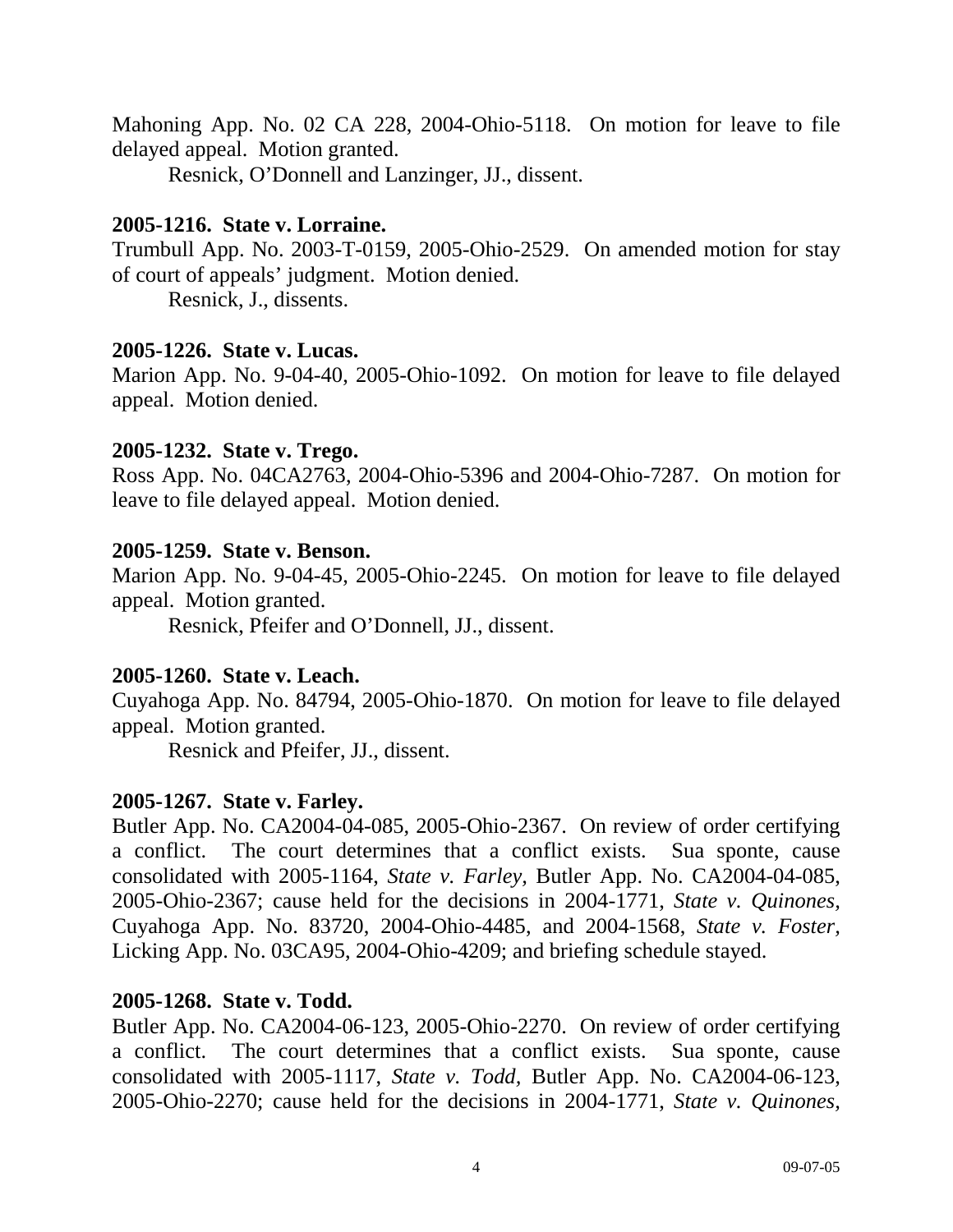Cuyahoga App. No. 83720, 2004-Ohio-4485, and 2004-1568, *State v. Foster,*  Licking App. No. 03CA95, 2004-Ohio-4209; and briefing schedule stayed.

# **2005-1247. Sherwin Williams Co. v. Dayton Freight Lines.**

Montgomery App. No. 20651, 161 Ohio App.3d 444, 2005-Ohio-2773. On review of order certifying a conflict. The court determines that a conflict exists. The parties are to brief the issue stated in the court of appeals' Decision and Entry filed July 1, 2005:

 "Under the former R.C. 2744.02(B)(3), is a political subdivision liable for injury, death, or loss resulting from a nuisance that exists on public grounds within the political subdivision where the injury, death, or loss caused thereby occurs outside the political subdivision?"

Resnick, Pfeifer and O'Connor, JJ., dissent.

 The conflict case is *Kareth v. Toyota Motor Sales* (Sept. 28, 1998), Clermont App. No. CA98-01-011.

 Sua sponte, cause consolidated with 2005-1194, *Sherwin Williams Co. v. Dayton Freight Lines,* Montgomery App. No. 20651, 161 Ohio App.3d 444, 2005- Ohio-2773.

# **2005-1301. State v. Combs.**

Butler App. No. CA2000-03-047, 2005-Ohio-1923. On review of order certifying a conflict. The court determines that a conflict exists. Sua sponte, cause held for the decisions in 2004-1771, *State v. Quinones,* Cuyahoga App. No. 83720, 2004- Ohio-4485, and 2004-1568, *State v. Foster,* Licking App. No. 03CA95, 2004- Ohio-4209; and briefing schedule stayed.

#### **2005-1313. State v. Ware.**

Summit App. No. 22232, 2005-Ohio-1822. On motion for leave to file delayed appeal. Motion denied.

#### **2005-1334. State v. Fayne.**

Cuyahoga App. No. 83267, 2004-Ohio-4625. On motion for leave to file delayed appeal. Motion denied.

Pfeifer, J., dissents.

#### **2005-1336. State v. Smith.**

Hamilton App. No. C-040348, 2005-Ohio-1325. On motion for leave to file delayed appeal. Motion denied.

Pfeifer, J., dissents.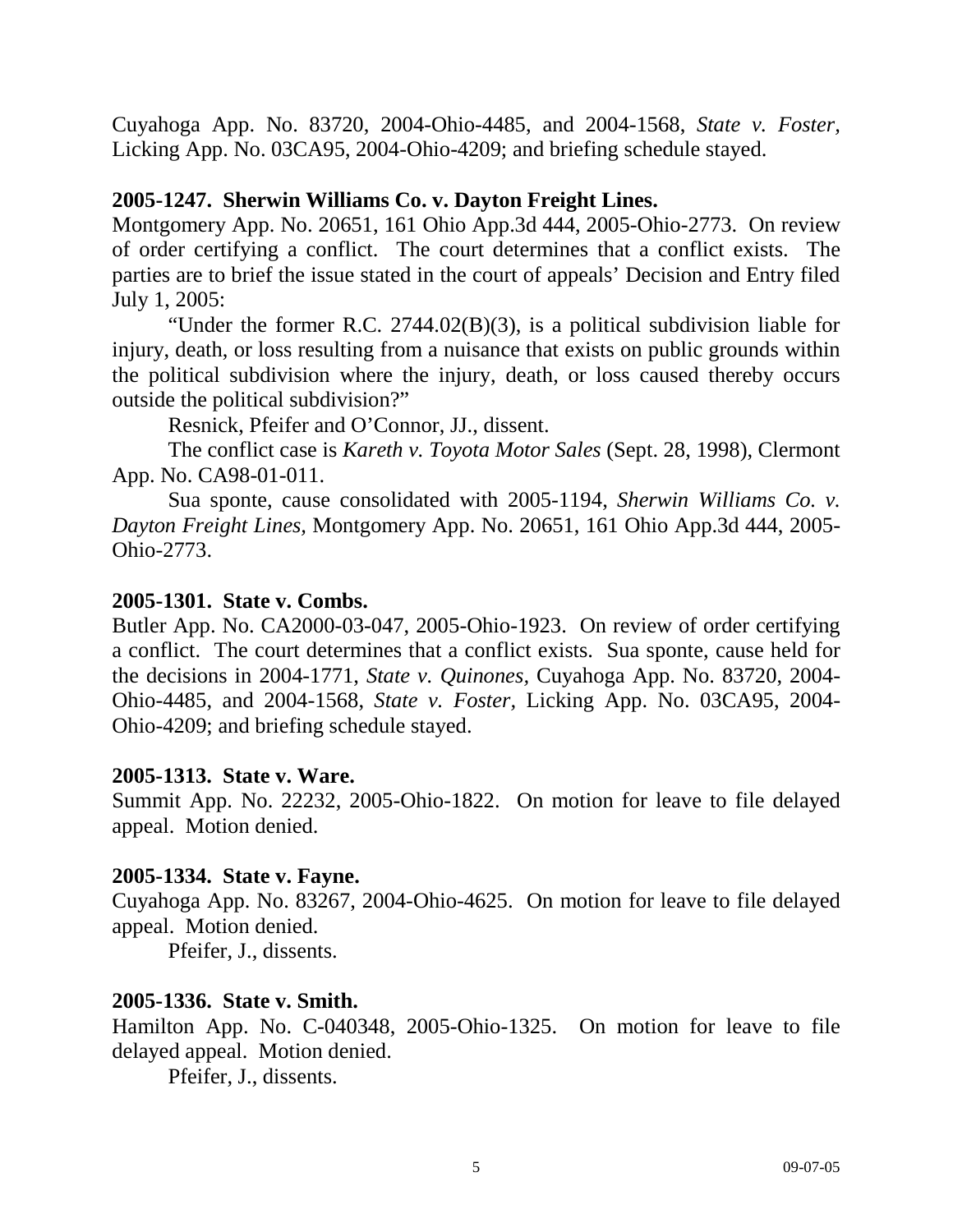# **2005-1341. State v. Smith.**

Madison App. No. CA2003-01-002, 2004-Ohio-1862. On motion for leave to file delayed appeal. Motion denied.

#### **2005-1349. State v. House.**

Cuyahoga App. No. 78239. On motion for leave to file delayed appeal. Motion denied.

O'Donnell, J., not participating.

# **2005-1354. Community Hous. Network v. Stoyer.**

Franklin App. No. 05AP-711. On motion for stay of court of appeals' judgment with waiver of supersedeas bond. Motion denied.

Resnick, J., dissents.

# **2005-1369. State v. Butler.**

Butler App. No. CA2003-02-032, 2003-Ohio-7213. On motion for leave to file delayed appeal. Motion denied.

Moyer, C.J., and Pfeifer, J., dissent.

# **2005-1389. State v. Nawash.**

Cuyahoga App. No. 85032, 2005-Ohio-3012. On motion for stay of court of appeals' judgment. Motion granted.

Pfeifer, O'Connor and Lanzinger, JJ., dissent.

# **2005-1395. State v. Smittle.**

Ross App. No. 05CA2827, 2005-Ohio-3577. On motion for stay of court of appeals' judgment. Motion denied.

#### **2005-1396. State v. McDonald.**

Ross App. No. 04CA2806, 2005-Ohio-3503. On motion for stay of court of appeals' judgment. Motion denied.

# **2005-1432. In re Guardianship of Schneider.**

Medina App. No. 05CA0050-M. On motion for stay of court of appeals' judgment. Motion denied.

# **2005-1443. Dexxon Digital Storage, Inc. v. Haenszel.**

Delaware App. No. 04CAE11074, 161 Ohio App.3d 747, 2005-Ohio-3187. On motion for stay of judgment and proceedings before the Franklin County Court of Common Pleas. Motion denied.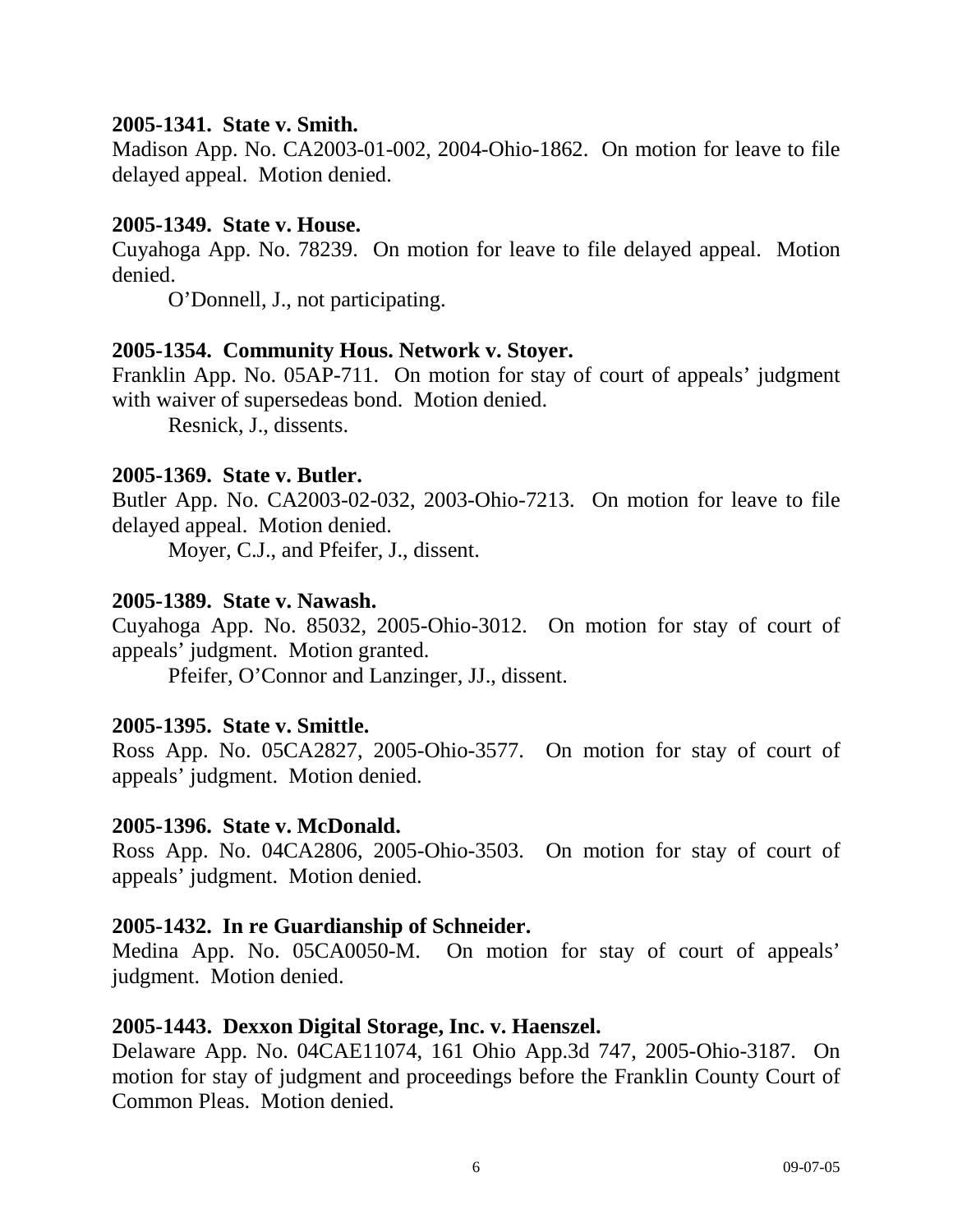#### **2005-1458. State ex rel. James v. Nichols.**

In Prohibition. On motion for immediate stay pending decision. Motion denied. O'Donnell, J., dissents.

# **APPEALS ACCEPTED FOR REVIEW**

#### **2005-0262. Doe v. Archdiocese of Cincinnati.**

Hamilton App. Nos. C-030900, C-030949, C-030950 and C-040072, 2004-Ohio-7003. Discretionary appeal accepted. Motion to consolidate denied. Sua sponte, cause held for the decision in 2005-0702 and 2005-0734, *Doe v. Archdiocese of Cincinnati,* Shelby App. No. 17-04-10, 2005-Ohio-960.

Lanzinger, J., not participating.

# **2005-0263. Miller v. Archdiocese of Cincinnati.**

Hamilton App. Nos. C-040050, C-040170, C-040171, C-040233 and C-040347. Discretionary appeal accepted. Motion to consolidate denied. Sua sponte, cause held for the decision in 2005-0702 and 2005-0734, *Doe v. Archdiocese of Cincinnati,* Shelby App. No. 17-04-10, 2005-Ohio-960.

Lanzinger, J., not participating.

# **2005-0806. Simon v. Commonwealth Land Title Ins. Co.**

Cuyahoga App. No. 84553, 2005-Ohio-1007. Discretionary appeal accepted on Proposition of Law Nos. II and III. Sua sponte, cause held for the decision in 2004-0574, *Henderson v. Lawyers Title Ins. Co.,* Cuyahoga App. No. 82654, 2004- Ohio-744.

 Resnick and Pfeifer, JJ., dissent. O'Donnell, J., not participating.

# **2005-0809. State v. Goins.**

Mahoning App. No. 02CA68, 2005-Ohio-1439. Discretionary appeal accepted on Proposition of Law No. I; cause held for the decisions in 2004-1771, *State v. Quinones,* Cuyahoga App. No. 83720, 2004-Ohio-4485, and 2004-1568, *State v. Foster,* Licking App. No. 03CA95, 2004-Ohio-4209; and briefing schedule stayed.

# **2005-0832. Raub v. Garwood.**

Summit App. No. 22210, 2005-Ohio-1279. Resnick, J., dissents.

# **2005-0868. State v. Scarberry.**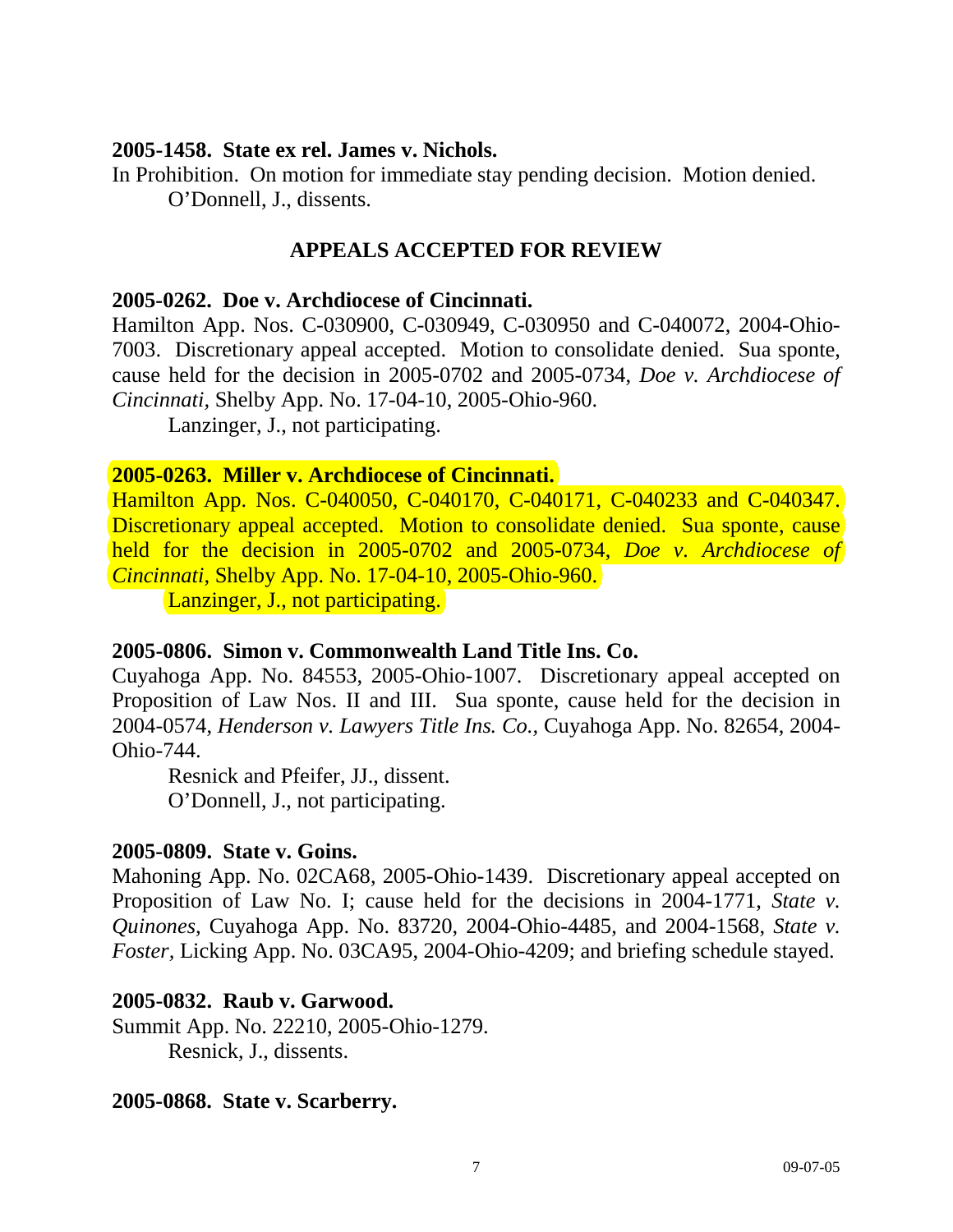Logan App. No. 8-04-32, 2005-Ohio-1425. Discretionary appeal accepted; cause held for the decisions in 2004-1771, *State v. Quinones,* Cuyahoga App. No. 83720, 2004-Ohio-4485, and 2004-1568, *State v. Foster,* Licking App. No. 03CA95, 2004-Ohio-4209; and briefing schedule stayed.

# **2005-0876. State v. Allen.**

Lake App. No. 2004-L-038, 2005-Ohio-1415. Discretionary appeal accepted; cause held for the decisions in 2004-1771, *State v. Quinones,* Cuyahoga App. No. 83720, 2004-Ohio-4485, and 2004-1568, *State v. Foster,* Licking App. No. 03CA95, 2004-Ohio-4209; and briefing schedule stayed.

# **2005-0890. State v. Hill.**

Cuyahoga App. No. 84683, 2005-Ohio-1311. Discretionary appeal accepted on Proposition of Law No. III; cause held for the decisions in 2004-1771, *State v. Quinones,* Cuyahoga App. No. 83720, 2004-Ohio-4485, and 2004-1568, *State v. Foster,* Licking App. No. 03CA95, 2004-Ohio-4209; and briefing schedule stayed.

 O'Connor, J., would also accept the appeal on Proposition of Law No. I and hold the cause for the decisions in 2004-1171, *State v. Mathis,* Cuyahoga App. No. 83311, 2004-Ohio-2982, and 2004-1267, *State v. Fair,* Cuyahoga App. No. 82278, 2004-Ohio-2971.

# **2005-0896. Theobald v. Univ. of Cincinnati.**

Franklin App. No. 02AP-560, 160 Ohio App.3d 342, 2005-Ohio-1510. Resnick, O'Donnell and Lanzinger, JJ., dissent.

 On motion for admission pro hac vice of Douglas C. Holland by James P. Sullivan. Motion granted.

#### **2005-0903. State v. Burns.**

Summit App. No. 22198, 2005-Ohio-1459. Discretionary appeal accepted on Proposition of Law No. I; cause held for the decisions in 2004-1771, *State v. Quinones,* Cuyahoga App. No. 83720, 2004-Ohio-4485, and 2004-1568, *State v. Foster,* Licking App. No. 03CA95, 2004-Ohio-4209; and briefing schedule stayed.

#### **2005-0905. Jackson v. Greger.**

Montgomery App. No. 20693, 160 Ohio App.3d 258, 2005-Ohio-1588. Resnick and Pfeifer, JJ., dissent.

#### **2005-0906. State v. Worrell.**

Franklin App. No. 04AP-410, 2005-Ohio-1521. Discretionary appeal accepted on Proposition of Law No. II; cause held for the decisions in 2004-1771, *State v.*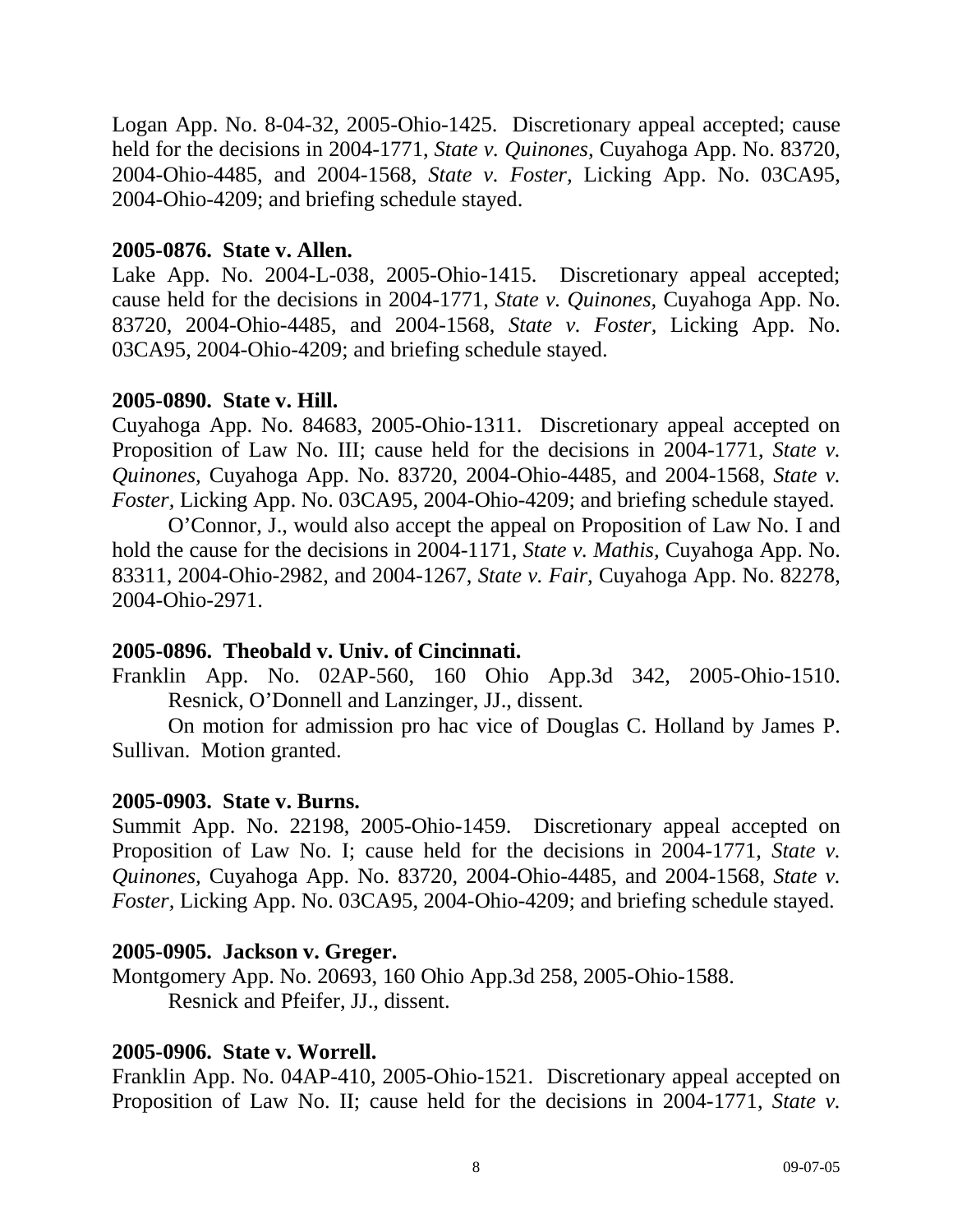*Quinones,* Cuyahoga App. No. 83720, 2004-Ohio-4485, and 2004-1568, *State v. Foster,* Licking App. No. 03CA95, 2004-Ohio-4209; and briefing schedule stayed.

# **2005-0909. State v. Holt.**

Erie App. No. E-04-004, 2005-Ohio-1554. Discretionary appeal accepted on Proposition of Law No. I; cause held for the decisions in 2004-1771, *State v. Quinones,* Cuyahoga App. No. 83720, 2004-Ohio-4485, and 2004-1568, *State v. Foster,* Licking App. No. 03CA95, 2004-Ohio-4209; and briefing schedule stayed.

# **2005-0910. State v. Hyslop.**

Lucas App. No. L-03-1298, 2005-Ohio-1556. Discretionary appeal accepted; cause held for the decisions in 2004-1771, *State v. Quinones,* Cuyahoga App. No. 83720, 2004-Ohio-4485, and 2004-1568, *State v. Foster,* Licking App. No. 03CA95, 2004-Ohio-4209; and briefing schedule stayed.

# **2005-0917. State v. Rorie.**

Stark App. No. 2002CA00187, 2005-Ohio-1726. Discretionary appeal accepted; cause held for the decisions in 2004-1771, *State v. Quinones,* Cuyahoga App. No. 83720, 2004-Ohio-4485, and 2004-1568, *State v. Foster,* Licking App. No. 03CA95, 2004-Ohio-4209; and briefing schedule stayed.

# **2005-0929. Fairchilds v. Miami Valley Hosp.**

Montgomery App. Nos. 20493 and 20542, 160 Ohio App.3d 363, 2005-Ohio-1712. Resnick and Pfeifer, JJ., dissent.

#### **2005-0937. State v. Holmes.**

Summit App. No. 22174, 2005-Ohio-1632. Resnick, J., dissents.

#### **2005-0954. State v. Whited.**

Washington App. No. 04CA31, 2005-Ohio-2224. Discretionary appeal accepted; cause held for the decision in 2004-1771, *State v. Quinones,* Cuyahoga App. No. 83720, 2004-Ohio-4485, and 2004-1568, *State v. Foster,* Licking App. No. 03CA95, 2004-Ohio-4209; and briefing schedule stayed.

# **2005-0966. State v. Wymer.**

Lucas App. No. L-03-1125, 2005-Ohio-1775. Discretionary appeal accepted; cause held for the decisions in 2004-1771, *State v. Quinones,* Cuyahoga App. No. 83720, 2004-Ohio-4485, and 2004-1568, *State v. Foster,* Licking App. No. 03CA95, 2004-Ohio-4209; and briefing schedule stayed.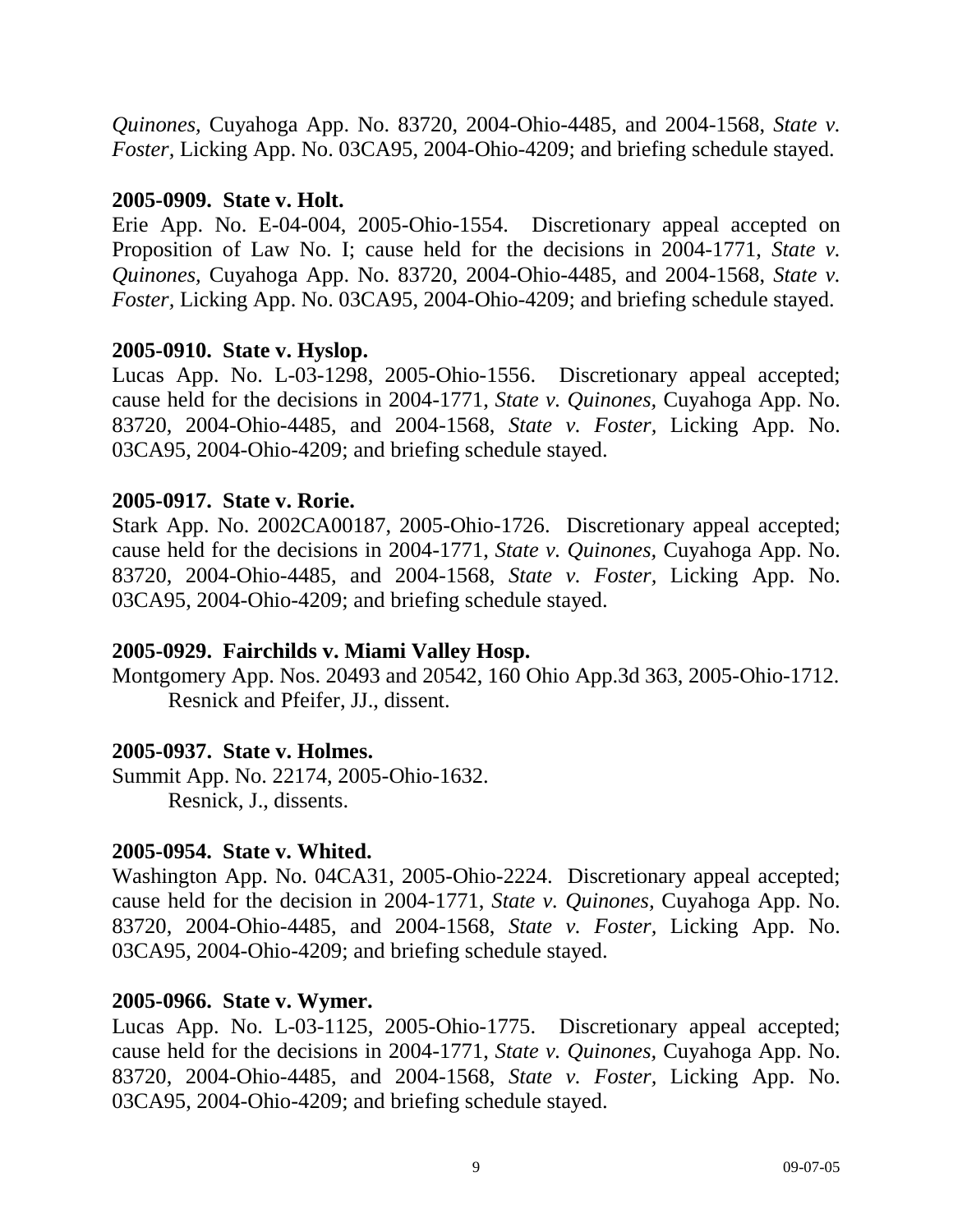# **2005-1117. State v. Todd.**

Butler App. No. CA2004-06-123, 2005-Ohio-2270. Discretionary appeal accepted; cause consolidated with 2005-1268, *State v. Todd,* Butler App. No. CA2004-06-123, 2005-Ohio-2270; cause held for the decisions in 2004-1771, *State v. Quinones,* Cuyahoga App. No. 83720, 2004-Ohio-4485, and 2004-1568, *State v. Foster,* Licking App. No. 03CA95, 2004-Ohio-4209; and briefing schedule stayed.

# **2005-1164. State v. Farley.**

Butler App. No. CA2004-04-085, 2005-Ohio-2367. Discretionary appeal accepted; cause consolidated with 2005-1267, *State v. Farley,* Butler App. No. CA2004-04-085, 2005-Ohio-2367; cause held for the decisions in 2004-1771, *State v. Quinones,* Cuyahoga App. No. 83720, 2004-Ohio-4485, and 2004-1568, *State v. Foster,* Licking App. No. 03CA95, 2004-Ohio-4209; and briefing schedule stayed.

# **2005-1194. Sherwin Williams Co. v. Dayton Freight Lines.**

Montgomery App. No. 20651, 161 Ohio App.3d 444, 2005-Ohio-2773. Discretionary appeal accepted and cause consolidated with 2005-1247, *Sherwin Williams Co. v. Dayton Freight Lines,* Montgomery App. No. 20651, 161 Ohio App.3d 444, 2005-Ohio-2773.

Resnick, Pfeifer and O'Connor, JJ., dissent.

# **APPEALS NOT ACCEPTED FOR REVIEW**

#### **2005-0348. State v. Kadas.**

Wood App. No. WD-04-013, 2004-Ohio-7159. Lanzinger, J., not participating.

#### **2005-0399. State v. Paige.**

Cuyahoga App. No. 84574, 2004-Ohio-7029.

# **2005-0550. State v. Carter.**

Franklin App. No. 03AP-778, 2005-Ohio-291.

# **2005-0632. State v. Billingsley.**

Putnam App. No. 12-04-14.

 Moyer, C.J., dissents and would accept the appeal and hold the cause for the decisions in 2004-1771, *State v. Quinones,* Cuyahoga App. No. 83720, 2004-Ohio-4485, and 2005-1568, *State v. Foster,* Licking App. No. 03CA95, 2004-Ohio-4209.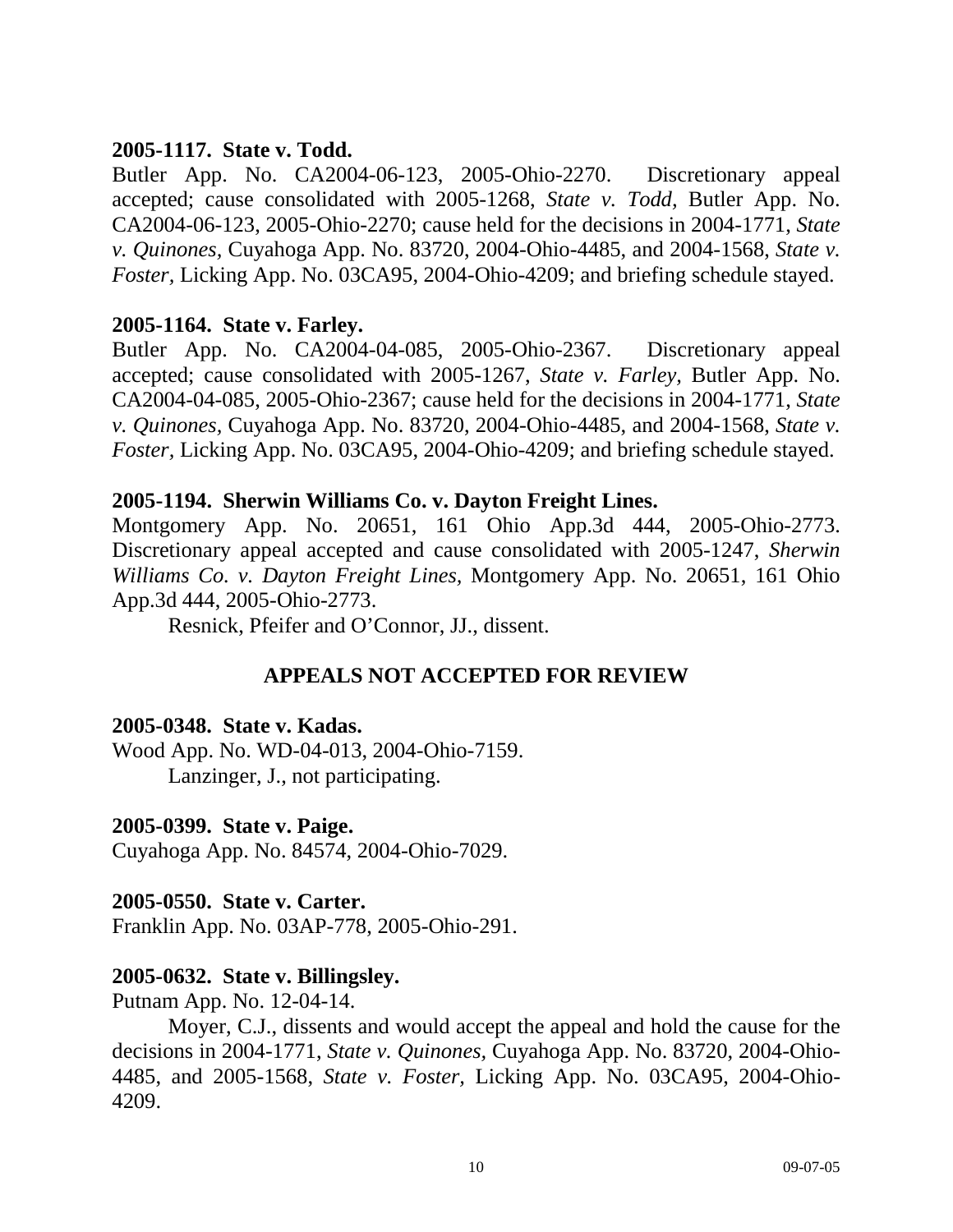# **2005-0652. RPM, Inc. v. Oatey Co.**

Medina App. Nos. 3282-M and 3289-M, 2003-Ohio-367 and 2005-Ohio-1280. Discretionary appeal and cross-appeal not accepted.

 Moyer, C.J., and O'Connor, J., dissent and would accept the cross-appeal on Proposition of Law No. I.

 Motion to strike portions of memorandum of RPM, Inc., in response and in support of cross-appeal denied as moot.

# **2005-0758. State v. Weaver.**

Hamilton App. No. C-040502.

 O'Connor, J., dissents and would accept the appeal on Proposition of Law No. I.

Lanzinger, J., dissents.

# **2005-0802. State v. Galloway.**

Lucas App. Nos. L-05-1051 and L-05-1052.

# **2005-0804. State v. Peoples.**

Miami App. No. 05CA11.

# **2005-0805. Martin v. Nguyen.**

Cuyahoga App. No. 84771, 2005-Ohio-1011. Moyer, C.J., dissents.

# **2005-0819. State v. Bunley.**

Allen App. No. 1-04-95, 2005-Ohio-1922.

# **2005-0825. State v. Brannack.**

Williams App. Nos. WM-04-005 and WM-04-006, 2005-Ohio-1386. Lanzinger, J., dissents.

# **2005-0828. State v. Clark.**

Hamilton App. No. C-040329, 2005-Ohio-1324.

# **2005-0831. Byrd v. Kirby.**

Franklin App. No. 04AP-451, 2005-Ohio-1261. Pfeifer, J., dissents.

# **2005-0833. Boggs v. Scotts Co.**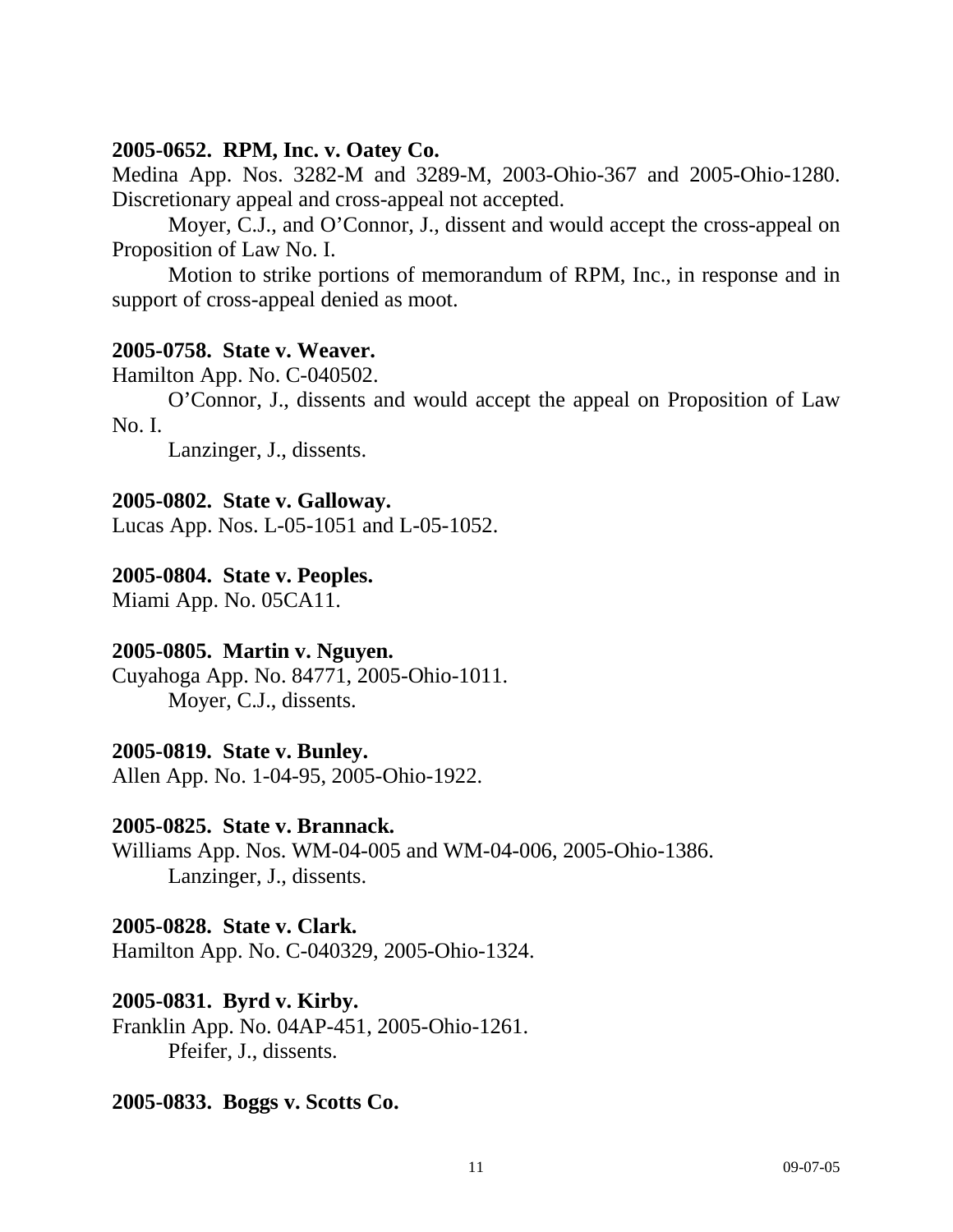Franklin App. No. 04AP-425, 2005-Ohio-1264.

 Moyer, C.J., dissents and would accept the appeal on Proposition of Law No. V.

Pfeifer, J., dissents.

# **2005-0838. Huntsman v. Aultman Hosp.**

Stark App. No. 2004CA00142, 160 Ohio App.3d 196, 2005-Ohio-1482. Resnick and Pfeifer, JJ., dissent.

# **2005-0841. State v. Donahue.**

Fairfield App. No. 2004-CA-20, 2005-Ohio-1478.

#### **2005-0843. Roselawn Chiropractic Center, Inc. v. Allstate Ins. Co.**

Hamilton App. No. C-040306, 160 Ohio App.3d 297, 2005-Ohio-1327. Pfeifer, J., dissents.

# **2005-0844. Doran v. Northmont Bd. of Edn.**

Montgomery App. No. 20070, 2005-Ohio-1360. Pfeifer and Lundberg Stratton, JJ., dissent.

#### **2005-0846. State v. Ryder.**

Lorain App. No. 04CA008561, 2005-Ohio-1281.

 Lanzinger, J., dissents and would accept the appeal on Proposition of Law No. II.

#### **2005-0847. State v. Rogers.**

Summit App. No. 22572. Lanzinger, J., dissents.

#### **2005-0850. In re Keylor.**

Monroe App. No. 04 MO 02, 2005-Ohio-1661. Pfeifer and O'Donnell, JJ., dissent.

#### **2005-0854. McLeland v. Donofrio.**

Summit App. No. 22291, 2005-Ohio-1462.

**2005-0856. State v. Hoop.**  Brown App. No. CA2004-02-003, 2005-Ohio-1407.

#### **2005-0859. Clements v. Ohio Hosp. Ins. Co.**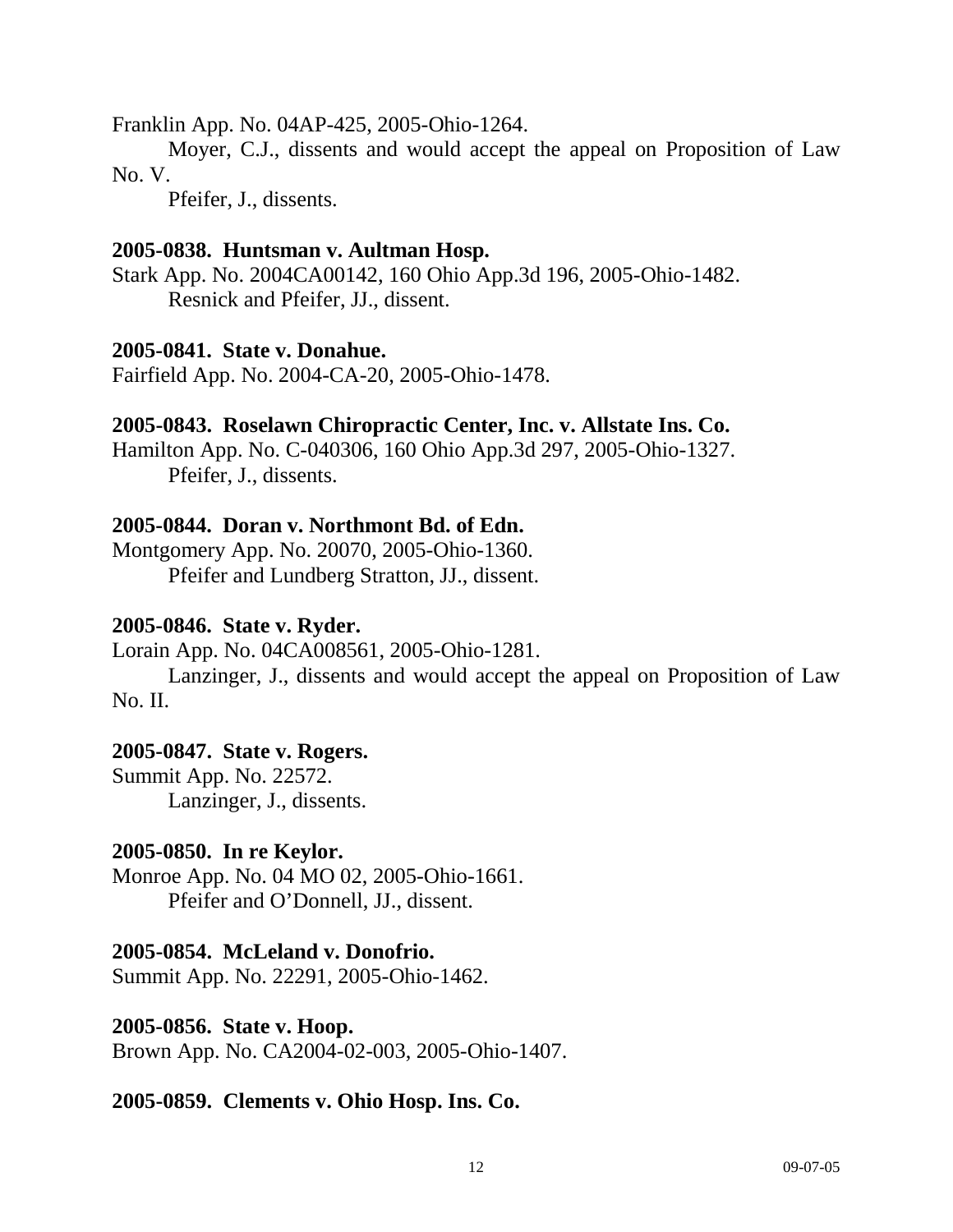Stark App. No. 2004CA00265, 2005-Ohio-1956. Pfeifer, J., dissents.

#### **2005-0864. State v. Martinez.**

Henry App. No. 7-05-01.

# **2005-0869. Smith v. Fry.**

Summit App. No. 22217, 2005-Ohio-1470. Moyer, C.J., dissents. Lanzinger, J., dissents and would accept the appeal on Proposition of Law No. II.

# **2005-0870. Cicchini v. Streza.**

Stark App. No. 2004CA00220, 160 Ohio App.3d 189, 2005-Ohio-1492. O'Donnell, J., dissents.

# **2005-0871. Cincinnati v. Queen City Lodge No. 69, Fraternal Order of Police.**

Hamilton App. No. C-040454, 2005-Ohio-1560.

# **2005-0873. State v. Wangul.**

Cuyahoga App. No. 84698, 2005-Ohio-1175.

# **2005-0881. State v. Richard.**

Cuyahoga App. No. 84798, 2005-Ohio-1185.

# **2005-0882. State v. Johnson.**

Erie App. No. E-05-019.

# **2005-0884. State v. Horton-Alomar.**

Franklin App. No. 04AP-744, 2005-1537. Moyer, C.J., and O'Donnell, J., dissent.

#### **2005-0885. State v. Lucente.**

Mahoning App. No. 03 MA 216, 2005-Ohio-1657. Resnick and Lundberg Stratton, JJ., dissent.

# **2005-0888. Med. Protective Co. v. Watson.**

Franklin App. No. 04AP-915, 2005-Ohio-1452. Moyer, C.J., and Lundberg Stratton, J., dissent.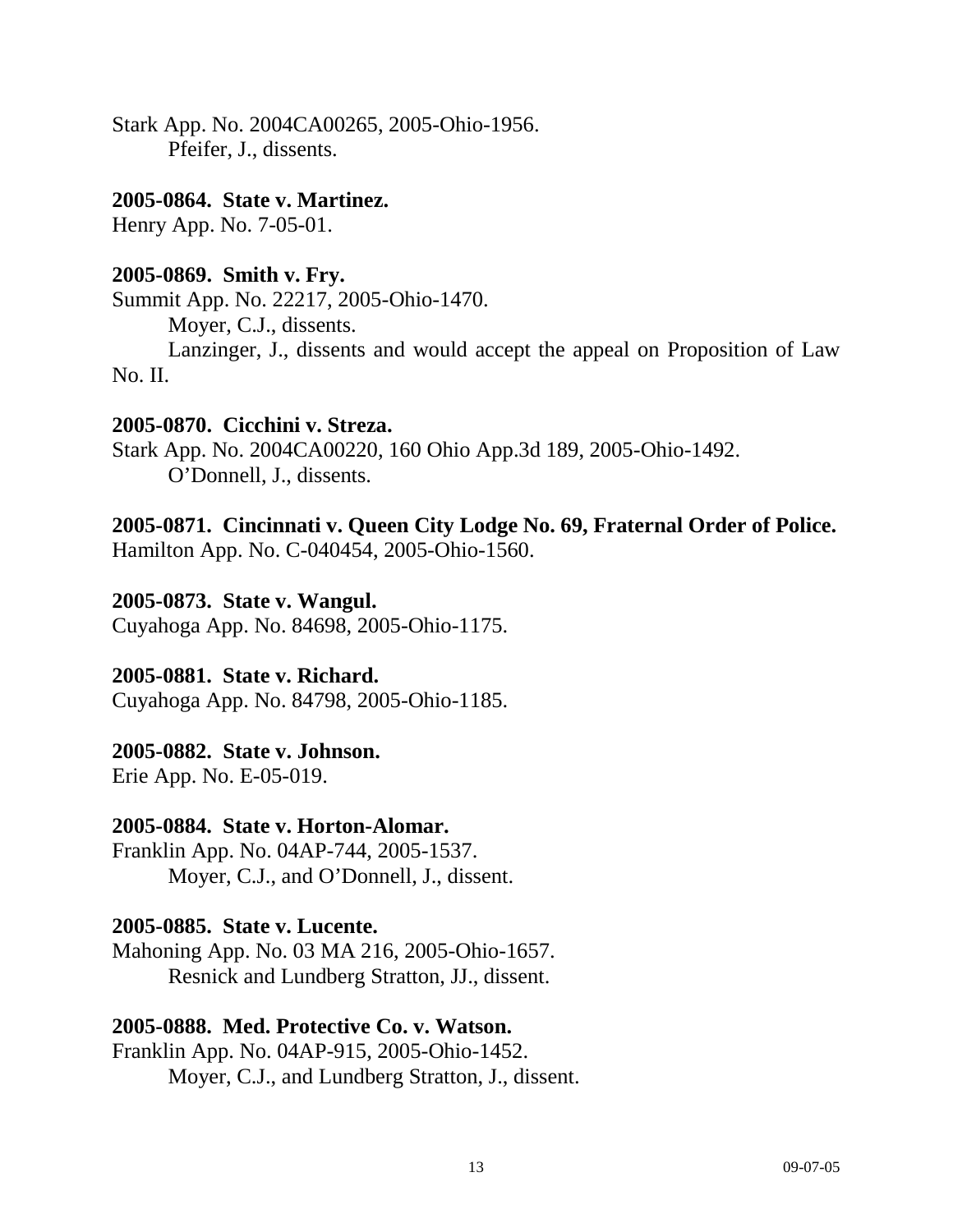#### **2005-0898. State v. Murray.**

Ashtabula App. No. 2003-A-0012, 2005-Ohio-1568.

#### **2005-0900. State v. McLean.**

Trumbull App. Nos. 2003-T-0117 and 2003-T-0118, 2005-Ohio-1562.

# **2005-0904. State v. Merriweather.**

Hamilton App. No. C-030948.

# **2005-0907. A.G. Financial, Inc. v. LaSalla.**

Cuyahoga App. No. 84880, 2005-Ohio-1504.

# **2005-0911. Cooke v. United Dairy Farmers, Inc.**

Franklin App. No. 04AP-817, 2005-Ohio-1539.

# **2005-0915. State v. Korbel.**

Franklin App. No. 05AP-157.

# **2005-0919. In re Johnston.**

Franklin App. No. 05AP-10.

# **2005-0924. Longsdorf v. Fly.**

Madison App. No. CA2004-09-032.

# **2005-0925. State v. Varney.**

Ashland App. No. 04-COA-028, 2005-Ohio-1752.

 Lundberg Stratton, J., would accept the appeal on Proposition of Law Nos. I and II.

# **2005-0932. Harris v. Miami Cty. Sheriff's Dept.**

Miami App. No. 2004 CA 29, 160 Ohio App.3d 435, 2005-Ohio-1713.

#### **2005-0933. State v. Peet.**  Medina App. No. 05CA0027-M.

**2005-0939. State v. Emrick.**  Muskingum App. No. CT2005-0010.

# **2005-0940. State v. Liles.**  Allen App. No. 1-05-10.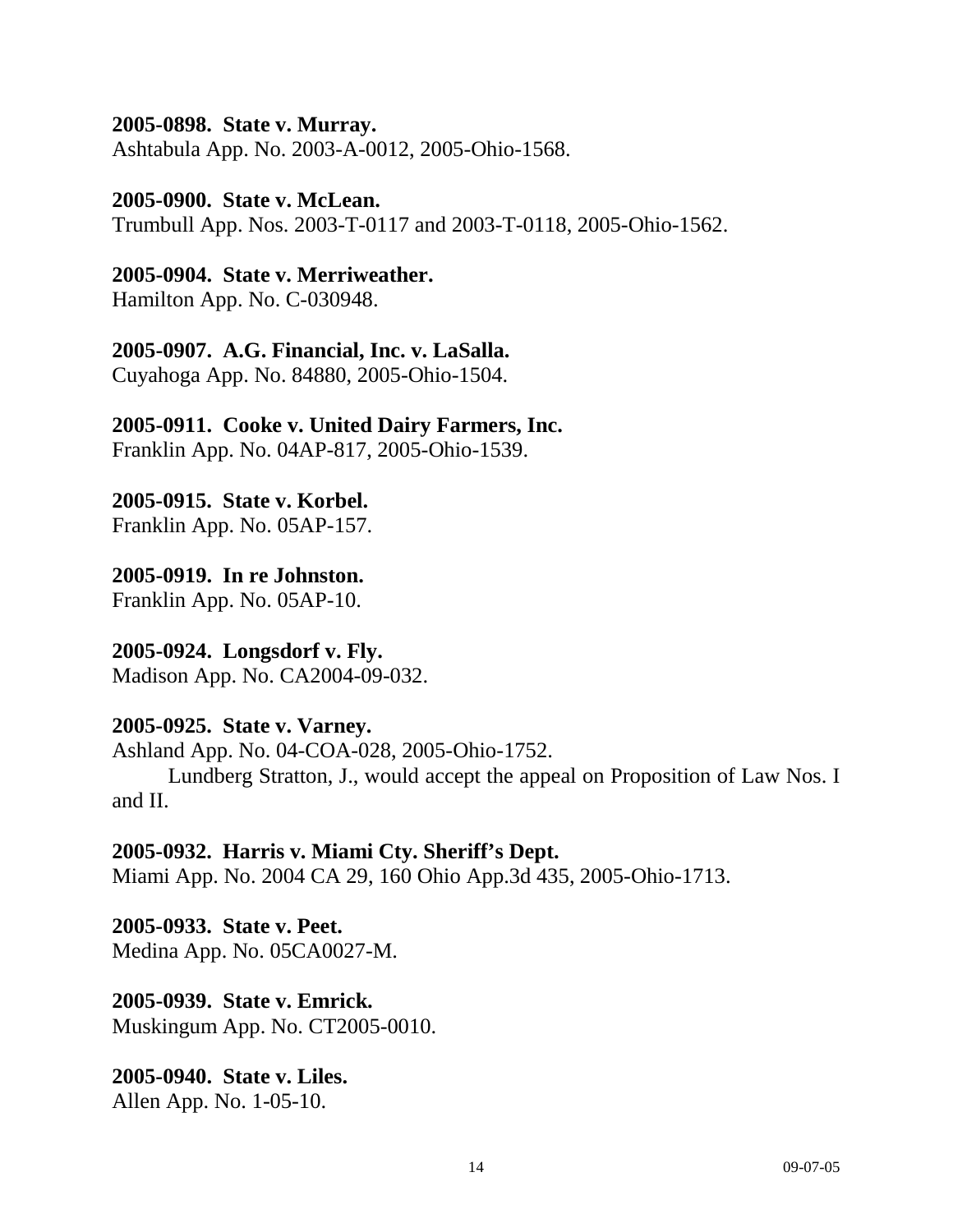Pfeifer, J., dissents and would accept the appeal and hold the cause for the decisions in 2004-1771, *State v. Quinones,* Cuyahoga App. No. 83720, 2004-Ohio-4485, and 2004-1568, *State v. Foster,* Licking App. No. 03CA95, 2004-Ohio-4209.

**2005-0942. State v. Dye.**  Hamilton App. No. C-040506.

# **2005-0943. State v. Rogers.**

Hamilton App. No. C-040493.

# **2005-0944. State v. Harmon.**

Pickaway App. No. 04CA22, 2005-Ohio-1974.

#### **2005-0947. State v. Massie.**

Ottawa App. No. OT-04-007, 2005-Ohio-1678. O'Donnell, J., dissents.

#### **2005-0948. Brady v. McCaffrey.**

Cuyahoga App. No. 84866, 2005-Ohio-1197.

#### **2005-0952. State v. Conley.**

Medina App. No. 05CA0028-M.

# **2005-0953. State v. Griffith.**

Cuyahoga App. No. 84760, 2005-Ohio-1500. O'Connor, J., not participating.

#### **2005-0955. Indiana Ins. Co. v. Fed. Ins. Co.**

Tuscarawas App. No. 2004AP070056. Pfeifer, J., dissents.

# **2005-0956. Indiana Ins. Co. v. Farmers Ins. Co. of Columbus, Inc.**

Tuscarawas App. No. 2004AP070055. Pfeifer, J., dissents.

#### **2005-0957. State v. Franz.**

Knox App. No. 04CA000013, 2005-Ohio-1755. O'Donnell, J., dissents.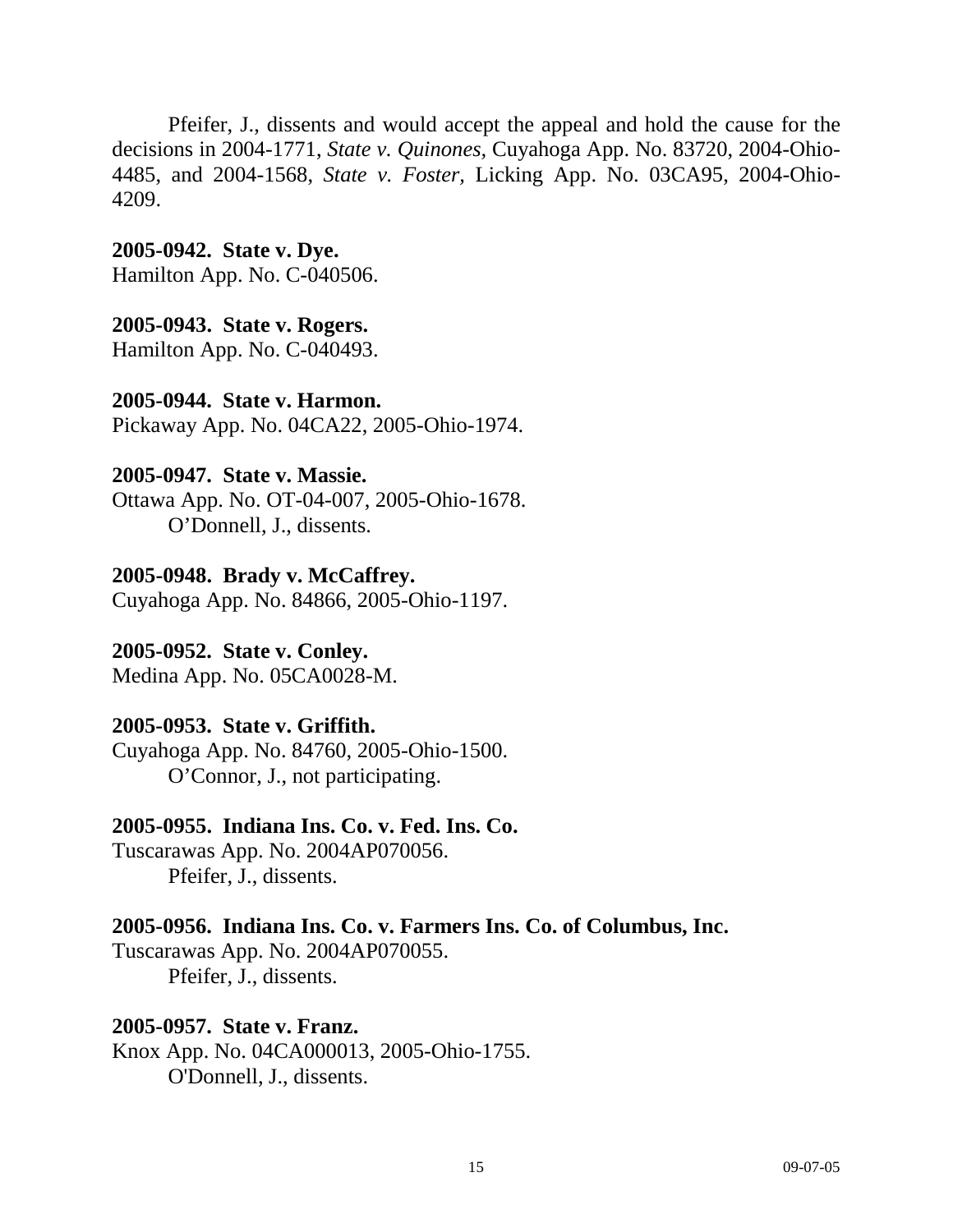#### **2005-0958. Johnson v. Wickliffe.**

Lake App. No. 2003-L-159, 2005-Ohio-1687. Pfeifer, J., dissents.

#### **2005-0962. Superior Piping Contrs., Inc. v. Reilly Ind., Inc.**  Cuyahoga App. No. 84871, 2005-Ohio-1318.

# **2005-0963. State v. Murray.**

Lake App. No. 2003-L-045, 2005-Ohio-1693.

# **2005-0964. Smith v. Mighty Distrib. of S.W., PA, Inc.**

Trumbull App. No. 2004-T-0056, 2005-Ohio-1689. O'Donnell, J., dissents.

#### **2005-0965. State v. Hill.**

Cuyahoga App. Nos. 84846 and 84887, 160 Ohio App.3d 324, 2005-Ohio-1501.

# **2005-0967. Webster v. Timken Co.**

Stark App. No. 2004CA00260, 2005-Ohio-1759.

#### **2005-0969. State v. Prather.**

Cuyahoga App. No. 84913, 2005-Ohio-1743.

#### **2005-0975. State v. Ramsey.**

Franklin App. No. 04AP-710, 2005-Ohio-1849.

#### **2005-0976. State v. Smith.**

Franklin App. No. 04AP-726, 2005-Ohio-1765.

#### **2005-0977. Spafford v. Cuyahoga Community College.**

Cuyahoga App. No. 84786, 2005-Ohio-1672.

#### **2005-0978. State v. Wallace.**

Cuyahoga App. No. 84808, 160 Ohio App.3d 528, 2005-Ohio-1746.

 O'Donnell, J., dissents and would accept the appeal on Proposition of Law No. I.

#### **2005-0979. State v. Walker.**

Cuyahoga App. No. 86174.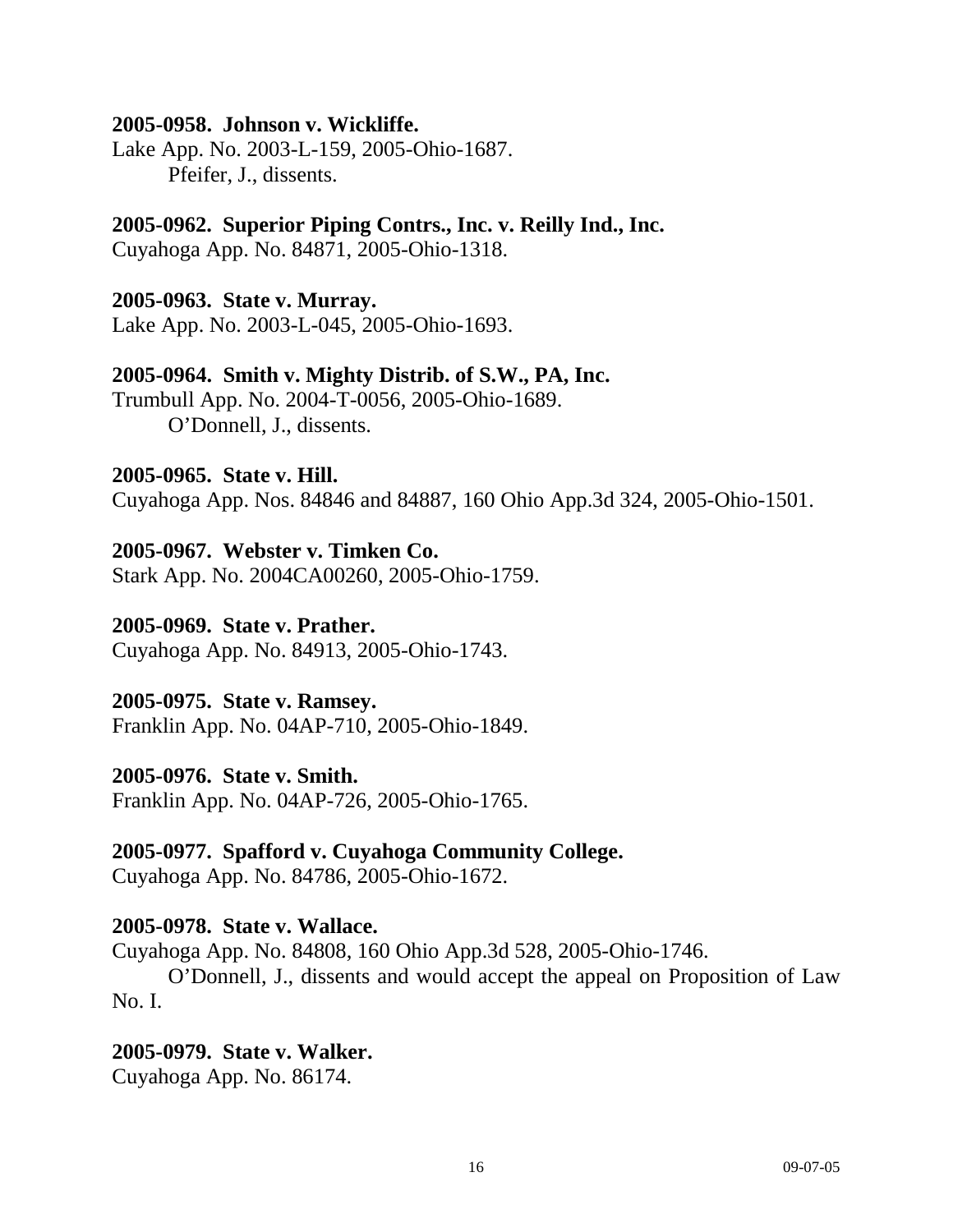# **2005-0986. State v. Yang.**

Summit App. No. 22639.

#### **2005-0989. State v. Evans.**

Trumbull App. No. 2003-T-0132, 2005-Ohio-1787. Moyer, C.J., dissents.

#### **2005-0991. Gottfried v. Dept. of Rehab. & Corr.**

Crawford App. No. 3-04-33, 2005-Ohio-1783. Pfeifer, J., dissents.

#### **2005-1015. Roberts v. Republic Storage Sys. Co.**

Stark App. No. 2004CA00230, 2005-Ohio-1953. O'Donnell, J., dissents. Lanzinger, J., dissents and would accept the appeal on Proposition of Law Nos. I and II.

#### **2005-1017. Bartholomew Builders, Inc. v. Spiritos.**

Trumbull App. No. 2003-T-0027, 2005-Ohio-1900.

#### **2005-1024. State v. Woods.**

Medina App. No. 05CA0036-M.

#### **2005-1032. State v. Forston.**

Cuyahoga App. No. 85096, 2005-Ohio-2463.

#### **2005-1036. State v. Jackson.**

Allen App. No. 1-04-52, 2005-Ohio-1083.

#### **2005-1048. State v. Upshaw.**

Clark App. No. 05CA35. O'Connor, J., dissents.

 Lundberg Stratton and Lanzinger, JJ., dissent and would accept the appeal on Proposition of Law No. I.

#### **2005-1052. State v. Richter.**

Lake App. No. 2002-L-080, 2003-Ohio-6734.

#### **2005-1054. Struna v. Convenient Food Mart.**

Cuyahoga App. No. 84886, 160 Ohio App.3d 655, 2005-Ohio-1861.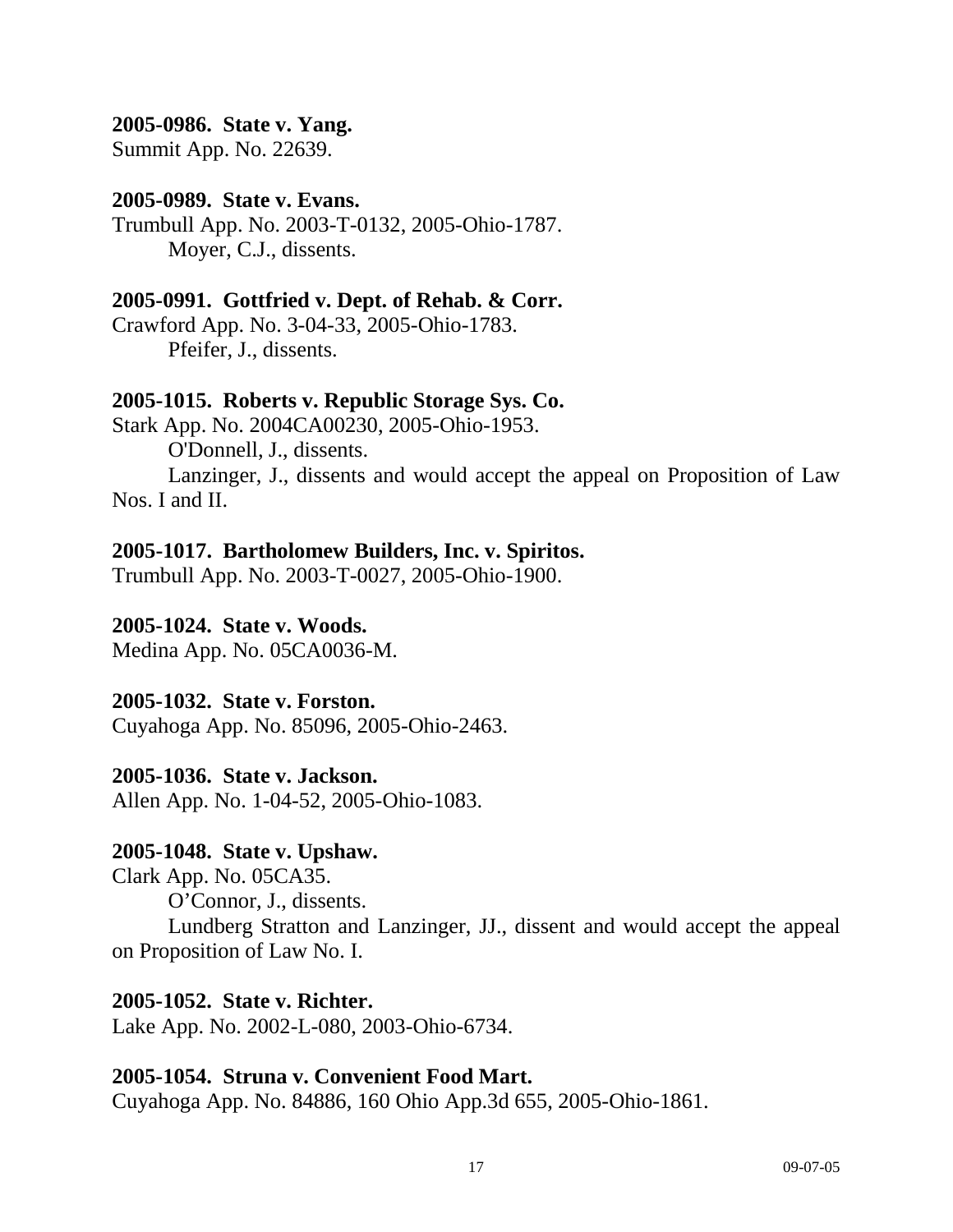#### **2005-1091. State v. Rogers.**

Franklin App. No. 04AP-705, 2005-Ohio-2202.

#### **2005-1092. State v. Tullis.**

Franklin App. No. 04AP-333, 2005-Ohio-2205.

 Moyer, C.J., dissents and would accept the appeal on Proposition of Law No. I.

# **2005-1122. State v. While.**

Trumbull App. No. 2001-T-0051, 2003-Ohio-4594. O'Connor, J., not participating.

# **2005-1132. State v. Ramirez.**

Medina App. No. 04CA0024-M, 2004-Ohio-6541. O'Donnell and Lanzinger, JJ., dissent.

# **2005-1155. State v. Williams.**

Cuyahoga App. No. 82094, 2003-Ohio-4811 and 2005-Ohio-2313.

#### **2005-1158. State v. Williams.**

Cuyahoga App. No. 82364, 2003-Ohio-6342 and 2005-Ohio-2439.

#### **2005-1160. State v. Skaggs.**

Wood App. No. WD-04-002, 2004-Ohio-6653.

 Moyer, C.J., dissents and would accept the appeal and hold the cause for the decision in 2004-1771, *State v. Quinones,* Cuyahoga App. No. 83720, 2004-Ohio-4485, and 2005-1568, *State v. Foster,* Licking App. No. 03CA95, 2004-Ohio-4209.

Lanzinger, J., not participating.

# **2005-1198. In re McLean.**

Trumbull App. No. 2005-T-0018, 2005-Ohio-2576. Resnick and Pfeifer, JJ., dissent.

# **RECONSIDERATION OF PRIOR DECISIONS**

#### **2005-0456. In re Kupchik.**

Cuyahoga App. No. 84493, 2005-Ohio-23. Reported at 106 Ohio St.3d 1413, 2005-Ohio-3154, 830 N.E.2d 346. On motion for reconsideration. Motion denied.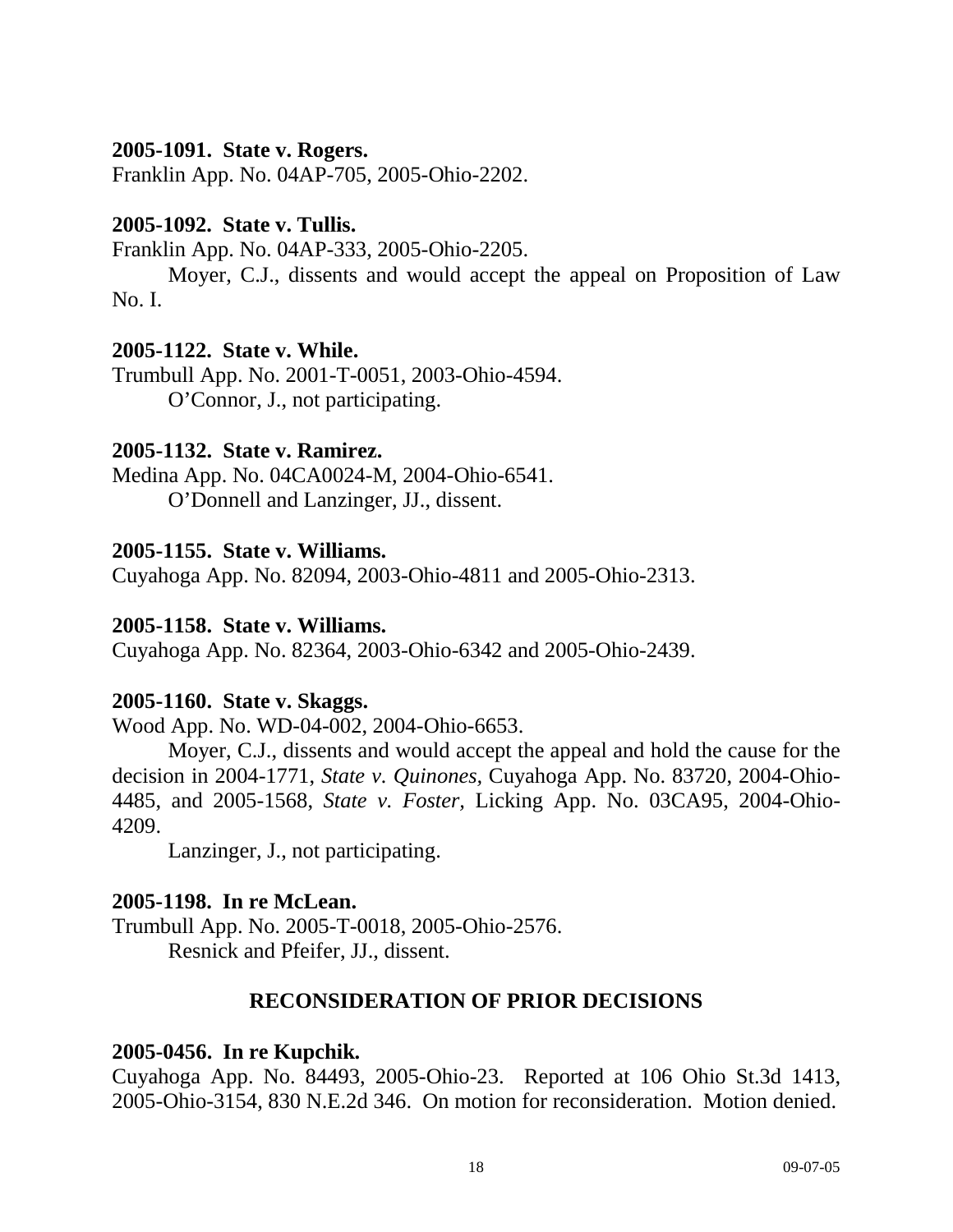#### **2005-0483. Wildi v. Wildi.**

Franklin App. No. 04AP-576, 159 Ohio App.3d 568, 2005-Ohio-257. Reported at 106 Ohio St.3d 1414, 2005-Ohio-3154, 830 N.E.2d 346. On motion for reconsideration. Motion denied.

# **2005-0528. State v. Christie.**

Defiance App. No. 4-04-31. Reported at 106 Ohio St.3d 1415, 2005-Ohio-3154, 830 N.E.2d 347. On motion for reconsideration. Motion denied.

# **2005-0565. McGowan v. Crossroads Land Co.**

Summit App. No. 22222, 2005-Ohio-598. Reported at 106 Ohio St.3d 1416, 2005- Ohio-3154, 830 N.E.2d 348. On motion for reconsideration. Motion denied.

# **2005-0634. State v. Sherrills.**

Cuyahoga App. No. 85873. Reported at 106 Ohio St.3d 1416, 2005-Ohio-3154, 830 N.E.2d 348. On motion for reconsideration. Motion denied.

# **2005-0658. New World Communications of Ohio, Inc. v. Wilkins.**

Board of Tax Appeals, Nos. 2003-A-1732 and 2003-A-1733. Reported at 106 Ohio St.3d 1458, 2005-Ohio-3490, 830 N.E.2d 1166. On motion for reconsideration. Motion denied.

Pfeifer, J., dissents.

# **2005-0705. Haga v. Albex Aluminum, Inc.**

Stark App. No. 2003CA00312, 2005-Ohio-1509. Reported at 106 Ohio St.3d 1463, 2005-Ohio-3490, 830 N.E.2d 1170. On motion for reconsideration. Motion denied.

# **2005-0724. State v. Kimbrough.**

Licking App. Nos. 03CA76 and 03CA78, 2004-Ohio-5429. Reported at 106 Ohio St.3d 1408, 2005-Ohio-3154, 830 N.E.2d 343. On motion for reconsideration. Motion denied.

# **2005-0740. State ex rel. Mosely v. Cuyahoga Cty. Dept. of Job & Family Serv.**

In Mandamus. Reported at 106 Ohio St.3d 1407, 2005-Ohio-3154, 830 N.E.2d 342. On motion for reconsideration. Motion denied.

# **2005-0795. State ex rel. Christian v. Sweeney.**